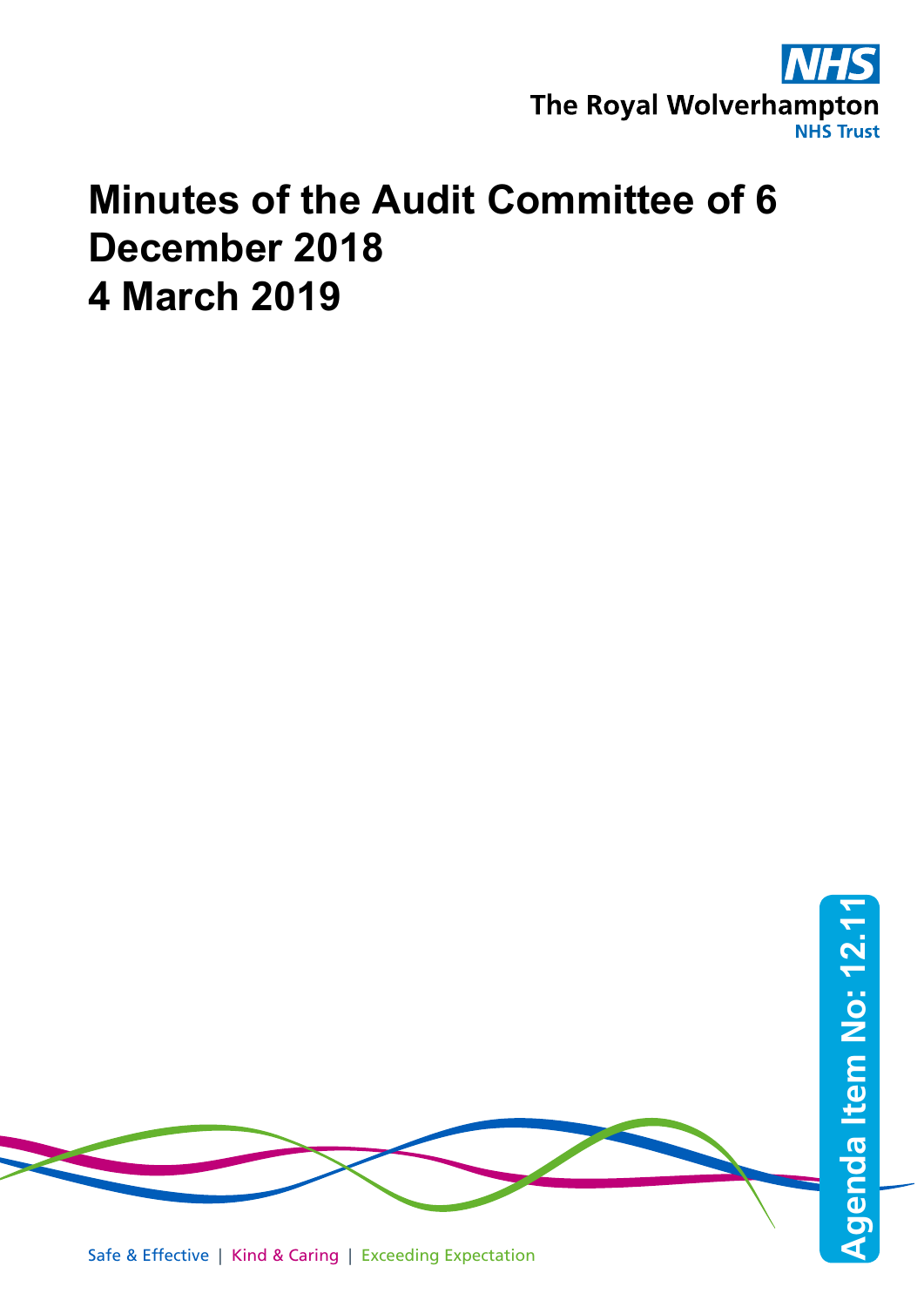The Royal Wolverhampton **NHS NHS Trust** 

**Minutes of the Audit Committee** Date Thursday, 6 December 2018 **Venue** Conference Room, Hollybush House **Time** 9.30 am **In Attendance: Name Role** Mr Kevin Stringer Chief Financial Officer Mr A Smith **Grant Thornton** – Internal Audit Mr M Stocks Grant Thornton Ms E Mayne Grant Thornton - Internal Audit Mr S Pooni Grant Thornton – Counter Fraud Ms Sarah Kabirat Grant Thornton – Counter Fraud Mr Andrew Bostock KPMG – External Audit Ms B Everett KPMG – External Audit Mr Keith Wilshere **Company Secretary** Mrs Anne-Louise Stirling Personal Assistant to the Chief Financial Officer (minute taker) Ms S Allan (part) Human Resources Department Ms P Haydon (part) **Pharmacy Department Item No Action** 70/2018 **Apologies for Absence**  Ms R Edwards, Mr P Smith and Mrs H Troalen 71/2018 **Minutes of the Previous Meeting**  The minutes of the Audit Committee meeting held on the 24 September 2018, were reviewed and approved as a correct record. **Present: Name Role** Mr Roger Dunshea Non-Executive Director (Chair) Mrs Mary Martin Non-Executive Director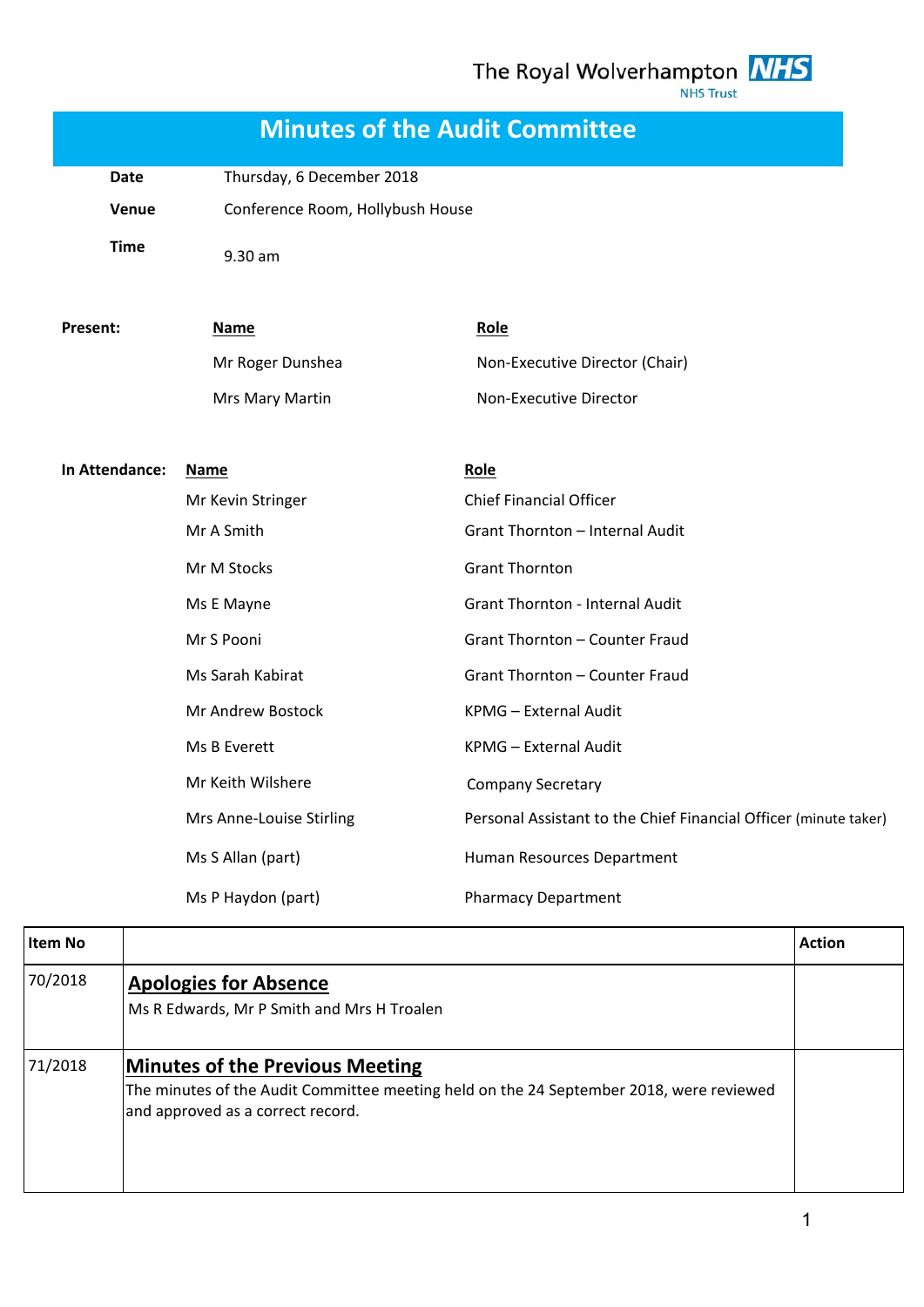| 72/2018 | <b>Matters Arising</b>                                                                                                                                                                                                                                                                                                                                                                                                                                                                                                                                                                                                                                                                                                                                                                                                                                                                                                              |                |
|---------|-------------------------------------------------------------------------------------------------------------------------------------------------------------------------------------------------------------------------------------------------------------------------------------------------------------------------------------------------------------------------------------------------------------------------------------------------------------------------------------------------------------------------------------------------------------------------------------------------------------------------------------------------------------------------------------------------------------------------------------------------------------------------------------------------------------------------------------------------------------------------------------------------------------------------------------|----------------|
|         | M Martin expressed her concern at the late circulation of the Internal Audit Report - Review of<br>Capital Investment Business Cases - Cannock Chase Hospital. The Chair concurred that this<br>report would not be considered and/or reviewed at today's meeting due to its late distribution.                                                                                                                                                                                                                                                                                                                                                                                                                                                                                                                                                                                                                                     |                |
|         | The Chair confirmed that with regard to overdue/partially completed Internal Audit<br>Recommendations as discussed at the September meeting that Sarah Allan (HR) had been<br>asked to attend regarding Waiting List Initiatives and Paula Haydon (Pharmacy) had been asked<br>to attend regarding Data Quality - Patient Harm Free Care - Pharmacy to provide members<br>with a progress statement.                                                                                                                                                                                                                                                                                                                                                                                                                                                                                                                                |                |
| 72.1    | <b>Waiting List Initiatives</b><br>S Allan addressed the committee regarding the Internal Audit Report - Waiting List Initiatives<br>and the late implementation of the recommendations arising from the audit.                                                                                                                                                                                                                                                                                                                                                                                                                                                                                                                                                                                                                                                                                                                     |                |
|         | S Allan advised members that the Trust had no policy at present to cover waiting list initiative<br>payments and as such a policy had been drafted and would be presented for discussion and<br>agreement at the LNC (Local Negotiating Committee) meeting on the 14 December 2018.<br>Following this meeting and LNC approval the policy will then be submitted to the Policy Group<br>for validation and then on to TMC (Trust Management Committee) for final sign off.<br>Members of the committee expressed their concern at the further delay in getting the policy<br>approved due to the lengthy process for review and approval. K Wilshere suggested that by<br>splitting the policy and the level of detail, for example, by having the rates as a procedure<br>rather than in the body of the policy this would enable approval to be quicker. S Allan agreed<br>to contact the Policy Officer for help in this regard. | <b>S</b> Allan |
|         | RESOLVED: S Allan agreed to speak to the Director of Workforce regarding the policy being<br>split and having the rates as a procedure with the confirmation of LNC.                                                                                                                                                                                                                                                                                                                                                                                                                                                                                                                                                                                                                                                                                                                                                                | <b>S</b> Allan |
| 72.2    | Data Quality - Patient Harm Free Care - Pharmacy<br>P Haydon addressed committee members regarding the two outstanding recommendations<br>pertaining to 'standard operating procedures (SOP) for medication incidents' and the reporting<br>requirements of 'medication incidents/errors on to Datix'.                                                                                                                                                                                                                                                                                                                                                                                                                                                                                                                                                                                                                              |                |
|         | She advised that work was progressing well with regard to the SOPs and the standardisation of<br>reporting data on Datix. The SOPs, however, would now require further update to reflect the<br>changes made in Datix, which have enabled faster identification of medication incident trends<br>by increasing the medication categories to 10. In addition, a live dashboard had been<br>introduced to Datix. It was noted that in view of the ongoing work the revised deadlines for<br>final approval by the Medicines Management Group would be May 2019.                                                                                                                                                                                                                                                                                                                                                                       |                |
|         | She advised that policy MP04 - Management of Medication Errors was currently under review,<br>which would impact on policy OP10 - Risk Management and Patient Safety. It was noted that<br>once the policy had been updated further SOPs may need to be drafted. Members noted the<br>progress to date and acknowledged that work was on going, but emphasised the need for<br>dates set to be realistic.                                                                                                                                                                                                                                                                                                                                                                                                                                                                                                                           |                |
|         |                                                                                                                                                                                                                                                                                                                                                                                                                                                                                                                                                                                                                                                                                                                                                                                                                                                                                                                                     |                |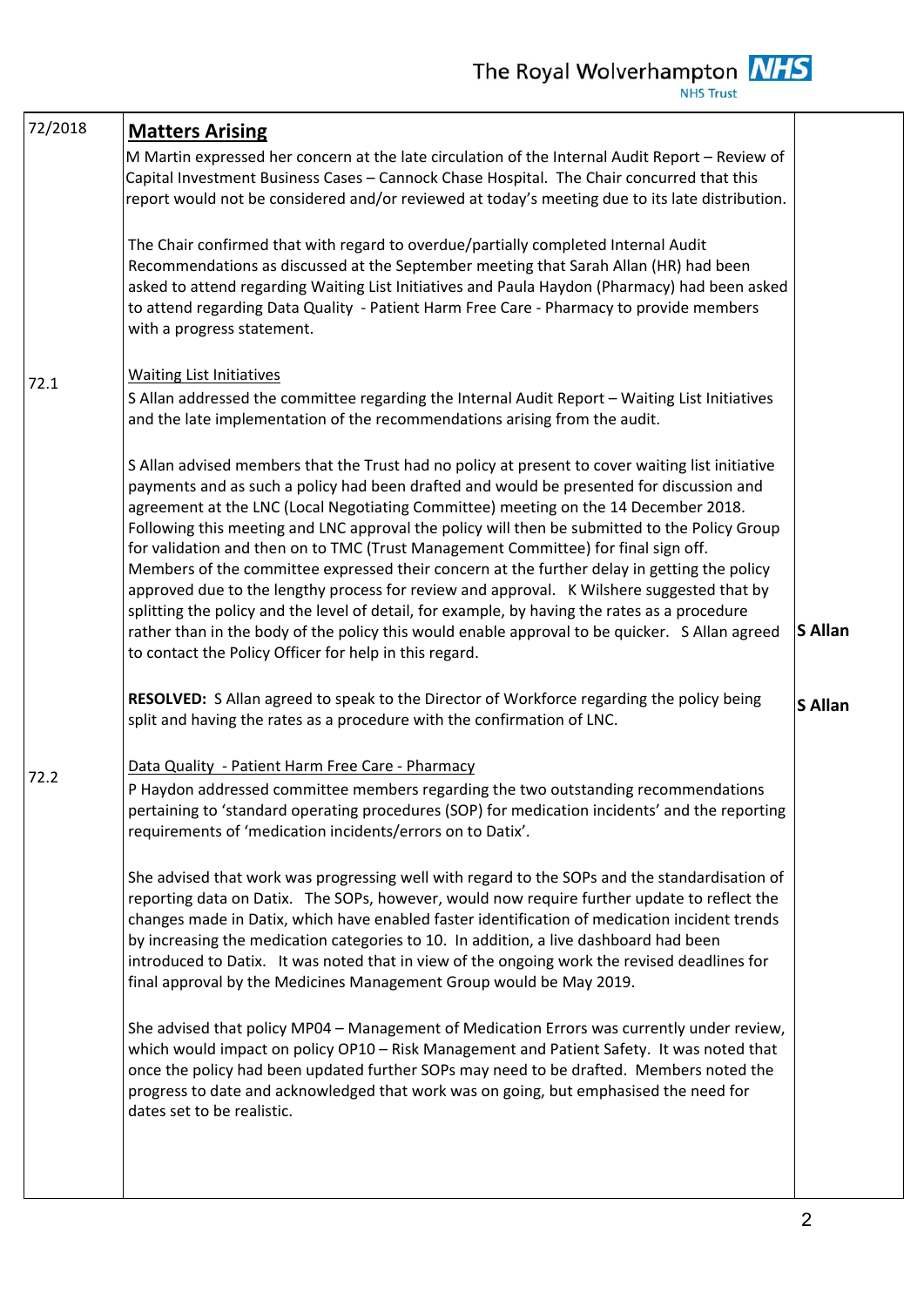|         | The Chair concurred that it would be helpful to receive an update on progress at the next<br>meeting of the committee to review the revised dates for completion of these<br>recommendations.                                                                                                                                                                                                                                                  |          |
|---------|------------------------------------------------------------------------------------------------------------------------------------------------------------------------------------------------------------------------------------------------------------------------------------------------------------------------------------------------------------------------------------------------------------------------------------------------|----------|
|         | RESOLVED: P Haydon to attend the February meeting of the committee for a progress update                                                                                                                                                                                                                                                                                                                                                       | P Haydon |
| 73/2018 | <b>Audit Committee Action Points</b><br>The committee reviewed the list of Action Points and agreed upon, which items had been<br>actioned and could be deemed closed.                                                                                                                                                                                                                                                                         |          |
| 74/2018 | <b>Declaration of Interest</b>                                                                                                                                                                                                                                                                                                                                                                                                                 |          |
|         | No interests were declared at this meeting.                                                                                                                                                                                                                                                                                                                                                                                                    |          |
| 75/2018 | <b>Quality Governance Assurance Committee (QGAC)</b>                                                                                                                                                                                                                                                                                                                                                                                           |          |
|         | In the absence of R Edwards there was no update available on areas of interest arising from the<br>last QGAC meeting.                                                                                                                                                                                                                                                                                                                          |          |
| 76/2018 | <b>Finance and Performance Committee (F&amp;PC)</b>                                                                                                                                                                                                                                                                                                                                                                                            |          |
|         | M Martin updated members on areas of interest following the last F&PC meeting on the<br>She advised that one emerging risk for next year was the change in<br>21 November 2018.<br>procurement through the National Procurement Framework and an introduction of a flat fee for<br>Trusts. As yet there was no real clear picture of costs and a lack of detail to ascertain whether<br>there would be any guarantee of savings for the Trust. |          |
|         | Members thanked M Martin for the update on issues of note arising from the business of the<br>F&PC meeting.                                                                                                                                                                                                                                                                                                                                    |          |
| 77/2018 | <b>Trust Management Committee (TMC)</b>                                                                                                                                                                                                                                                                                                                                                                                                        |          |
|         | K Stringer provided a brief update on areas of interest following the last TMC meeting on the<br>23 November 2018.                                                                                                                                                                                                                                                                                                                             |          |
|         | He advised that the following areas of note had been discussed:-                                                                                                                                                                                                                                                                                                                                                                               |          |
|         | The Chief Executive had reordered the priority of agenda items to facilitate an upfront<br>$\bullet$<br>discussion of Trustwide issues and the introduction of innovative practices                                                                                                                                                                                                                                                            |          |
|         | A presentation was received from Hillrom Bed System<br>$\bullet$                                                                                                                                                                                                                                                                                                                                                                               |          |
|         | A presentation on the Smoke Free System Plan for the hospital site<br>٠                                                                                                                                                                                                                                                                                                                                                                        |          |
|         | Proposal for the creation of a Trust Chain/Alliance<br>٠                                                                                                                                                                                                                                                                                                                                                                                       |          |
|         | <b>Continuous Quality Improvement Programme</b><br>No new risks were raised                                                                                                                                                                                                                                                                                                                                                                    |          |
|         |                                                                                                                                                                                                                                                                                                                                                                                                                                                |          |
|         | The Chair asked if the new agenda format was considered a potential risk. K Stringer advised<br>that his considered view was that it was not as long as exception reporting was well embedded.<br>K Wilshere confirmed that there would be random testing of business as usual.                                                                                                                                                                |          |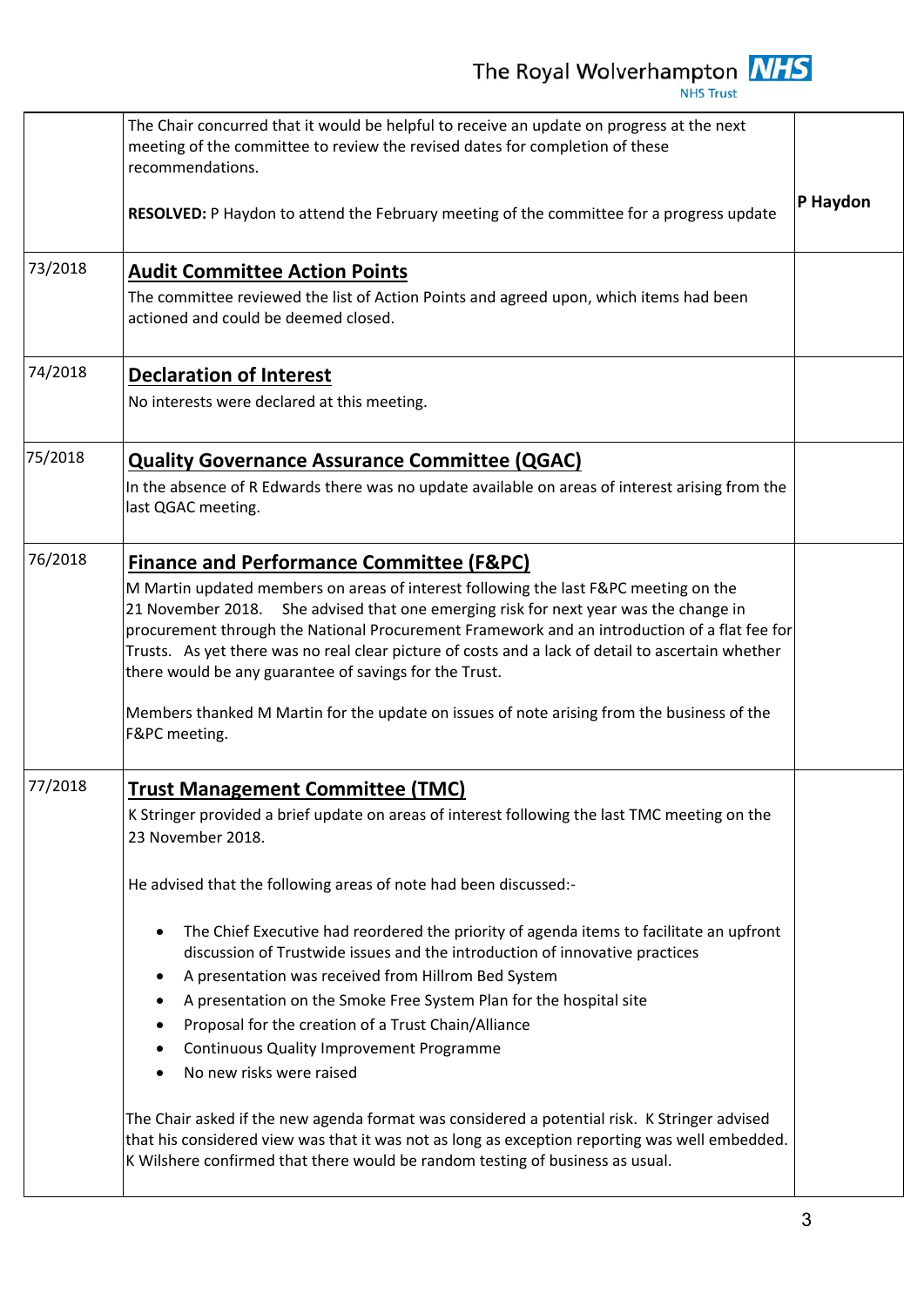|         | Members thanked K Stringer for the update on issues of note arising from the business of the<br>TMC meeting.                                                                                                                                                                                                                                                                                                                                                                                                                                                                                                                                                                                                                                                                                                      |  |
|---------|-------------------------------------------------------------------------------------------------------------------------------------------------------------------------------------------------------------------------------------------------------------------------------------------------------------------------------------------------------------------------------------------------------------------------------------------------------------------------------------------------------------------------------------------------------------------------------------------------------------------------------------------------------------------------------------------------------------------------------------------------------------------------------------------------------------------|--|
| 78/2018 | <b>Board Assurance Framework (BAF)</b><br>K Wilshere presented the BAF report to members of the committee.                                                                                                                                                                                                                                                                                                                                                                                                                                                                                                                                                                                                                                                                                                        |  |
|         | K Wilshere advised members that the detail in the 'summary brief' confirmed that all of the<br>changes had now been agreed and a number of revisions made. He confirmed that identified<br>risks had been discussed with the relevant Director and that regular updates from the<br>responsible Director would be monitored. Members noted the next planned set of revisions<br>would be in relation to any gaps in controls.                                                                                                                                                                                                                                                                                                                                                                                     |  |
|         | K Wilshere advised members that with regard to 'SR12 Mortality Rates' that the description<br>was not factually correct and that the Medical Director would be reviewing the text and<br>amending.                                                                                                                                                                                                                                                                                                                                                                                                                                                                                                                                                                                                                |  |
|         | M Martin advised that she was pleased with the revisions made and welcomed the refresh of<br>the BAF.                                                                                                                                                                                                                                                                                                                                                                                                                                                                                                                                                                                                                                                                                                             |  |
|         | RESOLVED: The committee thanked K Wilshere for the update on the BAF.                                                                                                                                                                                                                                                                                                                                                                                                                                                                                                                                                                                                                                                                                                                                             |  |
| 79/2018 | <b>Internal Audit &amp; Counter Fraud - Grant Thornton</b><br>A Smith apologised to members of the committee for the late circulation of Internal Audit<br>Report - Review of Capital Investment Business Cases - Cannock Chase Hospital.                                                                                                                                                                                                                                                                                                                                                                                                                                                                                                                                                                         |  |
| 79.1    | <b>Internal Audit Progress Report and Sector Update</b><br>A Smith presented the Progress Report to members of the committee updating them on<br>progress against the 2018/19 Internal Audit Plan. It was noted that two internal audit reports<br>had been finalised namely - 'Theatre Productivity' and 'Estates' and that both audits had<br>received 'significant assurance with some improvement required'.<br>It was noted that suggested changes to the Internal Audit Plan had been made with regard to<br>the use of contingency days to undertake an audit of the VTE indicator to assess data quality<br>and audit of compliance with the Trust's conflict of interest policies and procedures. The work<br>for these two audits was currently being scoped and the number of days would be agreed and |  |
|         | approved with K Stringer. M Martin questioned as to why External Audit were also looking at<br>VTE, K Stringer responded that there was ongoing concern for a number of areas identified by<br>the Deputy CNO hence Internal Audit had been asked to check that the Trust was undertaking<br>the process correctly. A Bostock confirmed that from an External Audit point of view they<br>would be reviewing the quality of the reports and authenticating the Trust's position.                                                                                                                                                                                                                                                                                                                                  |  |
|         | K Wilshere enquired as to who had requested the 'conflicts of interest' audit to be undertaken.<br>A Smith confirmed that this had originated from the Chair of the Trust. He reported that<br>where no conflicts of interest had been received a sample of those consultants would be<br>chosen and their interests checked with Companies House. It was agreed that a sample audit<br>would be unfair and that in his view all consultants should be checked, however, it was<br>acknowledged that this would be a large piece of work to complete.                                                                                                                                                                                                                                                             |  |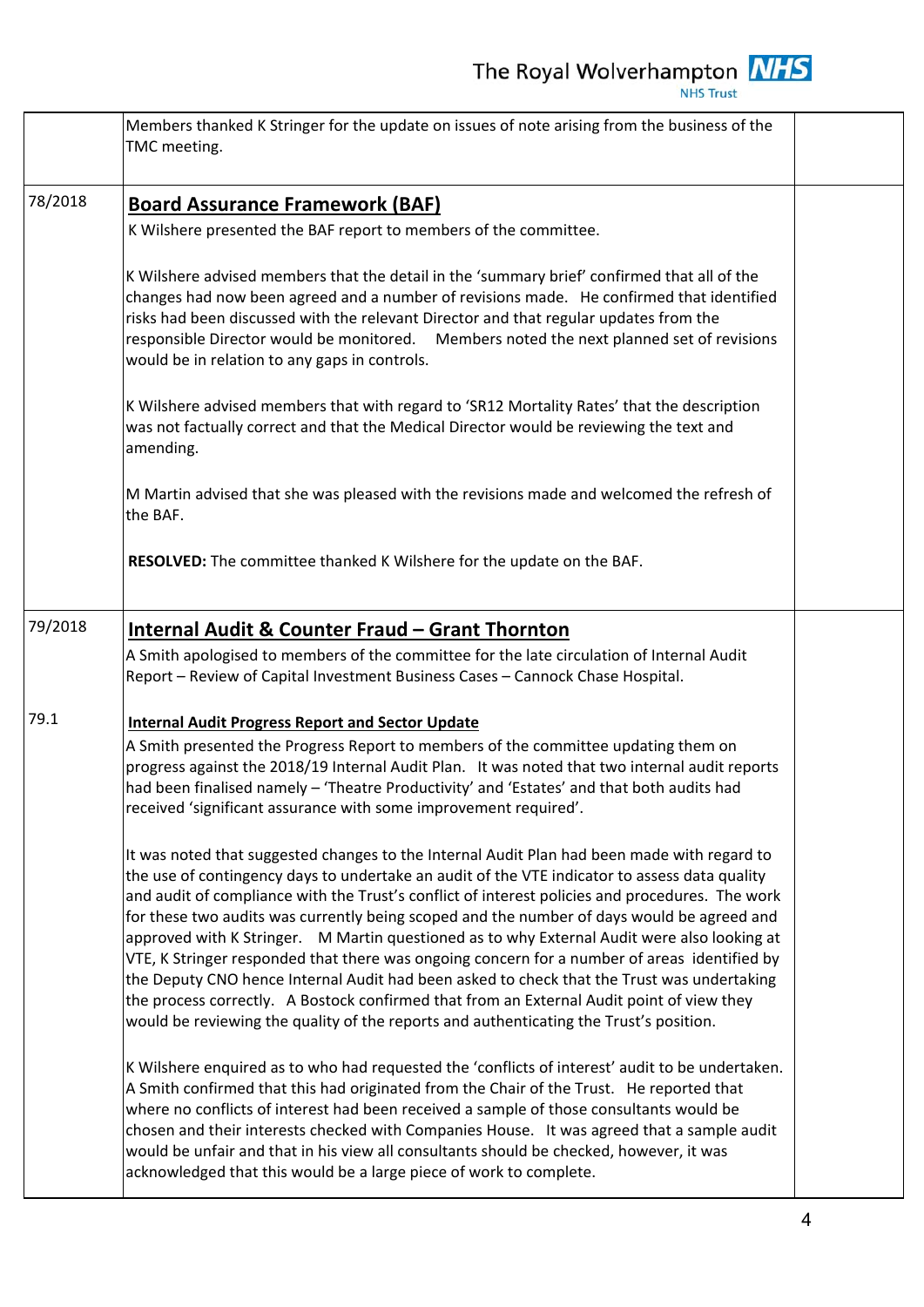|      | A Smith suggested that good practice would be to make this review part of the revalidation<br>exercise going forward. A Smith agreed to liaise with K Wilshere to review the current<br>evidence that the Trust holds before approaching Companies House. It was concluded that this<br>would be a joint piece of work between A Smith and K Wilshere.                                                                                                                                                                                                                                               | A Smith           |
|------|------------------------------------------------------------------------------------------------------------------------------------------------------------------------------------------------------------------------------------------------------------------------------------------------------------------------------------------------------------------------------------------------------------------------------------------------------------------------------------------------------------------------------------------------------------------------------------------------------|-------------------|
|      | A Smith confirmed that the Quarter 4 work was currently being scoped. Members noted that<br>the audit of 'Data Security and Protection Toolkit' was planned for Quarter 4 with the Medical<br>Director (J Odum) being the Caldicott Guardian alongside K Stringer as the SIRO for the Trust.<br>M Martin advised that she had recently attended a NHSI conference and a topic that arose was<br>whether Trusts should appoint a Non-Executive Director as support to the SIRO. The Chair<br>advised that the terms of reference should be checked around this before any proposal is put<br>forward. | <b>K Stringer</b> |
|      | It was noted that the remainder of the report from page 4 'Sector Update' onwards was<br>presented for information purposes only.                                                                                                                                                                                                                                                                                                                                                                                                                                                                    |                   |
|      | RESOLVED: The committee noted the detail in the Internal Audit Progress Report.                                                                                                                                                                                                                                                                                                                                                                                                                                                                                                                      |                   |
| 79.2 | <b>Recommendation Tracker Report Update</b><br>E Mayne presented the Recommendation Tracker report to committee members providing an<br>overview of recommendations that were due for implementation. She advised that some of<br>the recommendations had revised completion dates for the end of the financial year.                                                                                                                                                                                                                                                                                |                   |
|      | Referring to page 8 of the report E Mayne advised that with regard to the recommendation<br>'Risk Management' it was recommended that this action be closed down subject to committee<br>approval. It was agreed by members of the committee that they were happy with the<br>proposed action.                                                                                                                                                                                                                                                                                                       |                   |
|      | M Martin referred to page 7 the recommendation pertaining to 'Annual Leave and Study Leave<br>- Medical Staff' and queried the revised date from November 2017 to March 2019 for<br>implementation. She expressed concern over the hospital's ability to maintain a 52 weeks<br>elective service to the public during peak holiday periods eg, Easter, Christmas and school<br>holidays. The Chair agreed that he would raise the subject of consultant medical staff annual<br>leave with the Director of Workforce at next week's Workforce and Organisational<br>Development Committee meeting.   | Chair             |
| 79.3 | <b>Financial Sustainability</b><br>E Mayne advised members that the report was finalised in terms of the main conclusions with<br>the format agreed with management and the action plan prepared with the Chief Operating<br>Officer. She advised that K Stringer had been briefed yesterday ahead of today's meeting of<br>the position in relation to this report.                                                                                                                                                                                                                                 |                   |
|      | It was noted that the final report would be available early in the new year and E Mayne<br>confirmed that the report would be circulated to members of the committee at that time.                                                                                                                                                                                                                                                                                                                                                                                                                   | <b>E</b> Mayne    |
|      |                                                                                                                                                                                                                                                                                                                                                                                                                                                                                                                                                                                                      |                   |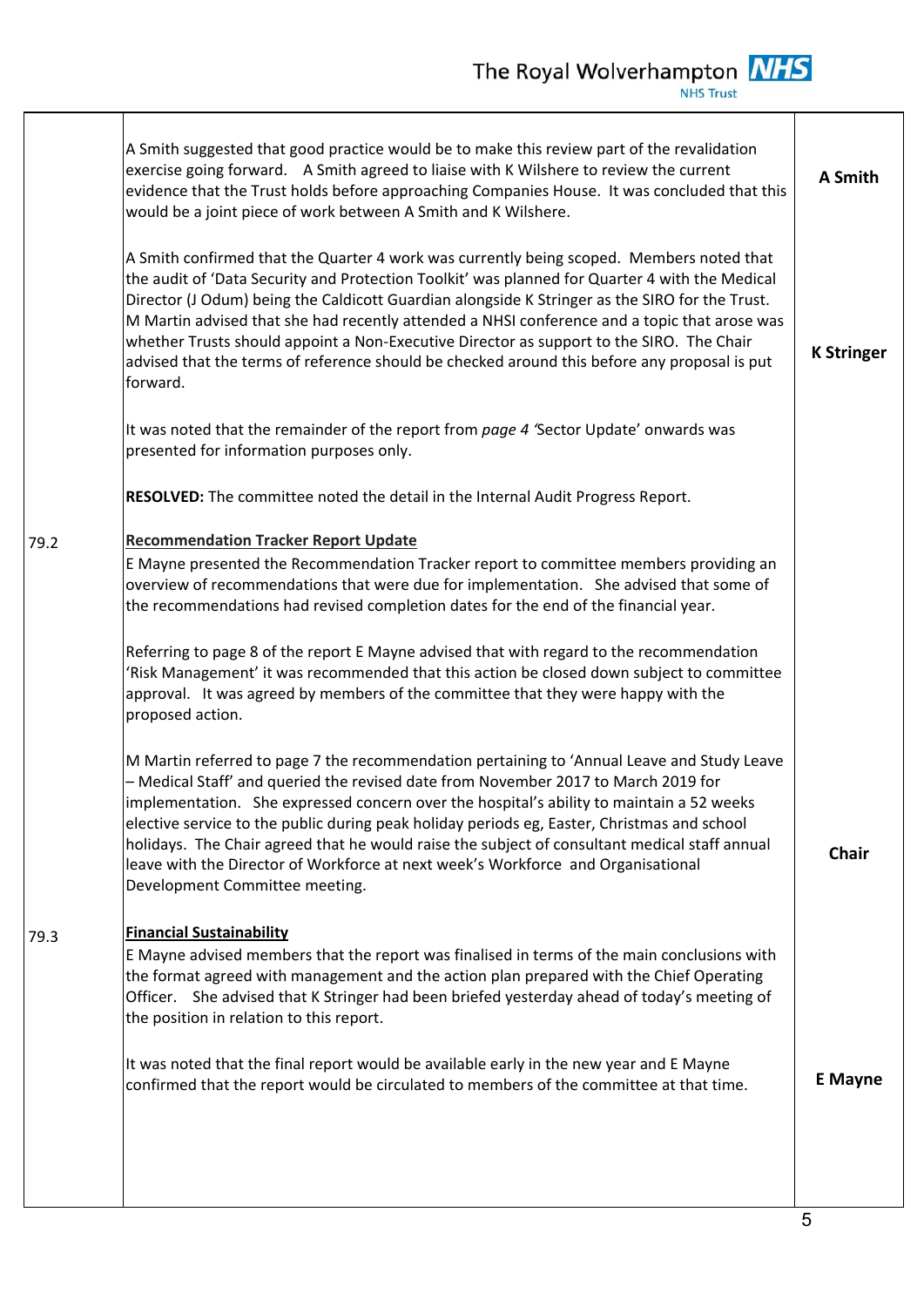| 79.4 | <b>Theatre Productivity</b>                                                                                                                                                                                                                                                                                                                                                                                                                                                                                                                                                                                                                                    |                                     |
|------|----------------------------------------------------------------------------------------------------------------------------------------------------------------------------------------------------------------------------------------------------------------------------------------------------------------------------------------------------------------------------------------------------------------------------------------------------------------------------------------------------------------------------------------------------------------------------------------------------------------------------------------------------------------|-------------------------------------|
|      | E Mayne presented the Theatre Productivity final Internal Audit Report and advised members<br>of the committee that the overall audit outcome was of 'significant assurance with some<br>improvement required'. It was noted that there were seven low risk rated recommendations.<br>A Smith reported that management had agreed to the timeliness of the report and actions                                                                                                                                                                                                                                                                                  |                                     |
|      | proposed for implementation in 2019. M Martin advised that whilst the low rated<br>recommendations were not added to the 4action tracker they should be kept on file as a point<br>of reference.                                                                                                                                                                                                                                                                                                                                                                                                                                                               |                                     |
|      | The Chair referred to page 8 referring to 'an increase in early finishes from April to July 2018',<br>he advised that the finishing times appeared high for a planned theatre session. M Stocks<br>advised that this may be due to patients DNAs (did not attends) on the day and reported that<br>some Trusts were now overbooking in some specialties to allow for any DNA patients.<br>M Martin advised that it would be useful to understand the metrics of the utilisation of the                                                                                                                                                                         |                                     |
|      | theatres eg, utilisation of the whole time available versus utilisation of the planned use. The<br>Chair concurred that it would be beneficial to invite the Theatre Services Manager for both<br>Cannock and New Cross Hospitals to the next committee meeting to explain how theatre time<br>was utilised.                                                                                                                                                                                                                                                                                                                                                   | <b>L</b> Grant                      |
| 79.5 | <b>Estates Management</b>                                                                                                                                                                                                                                                                                                                                                                                                                                                                                                                                                                                                                                      |                                     |
|      | E Mayne presented the Estates Management final Internal Audit Report. She advised that the<br>focus of the audit had been to provide assurance on the suitability of the processes and<br>procedures in place to support the management and control of the backlog programme.                                                                                                                                                                                                                                                                                                                                                                                  |                                     |
|      | Referring to page 4, E Mayne advised that the outcome of the audit had provided 'significant<br>assurance with some improvement required', but with only one low grade recommendation.<br>This recommendation related to the monitoring of KPIs linked to the Estates Strategy being<br>contained in one place. Members of the committee discussed the recommendation and in<br>view of the evident good practice carried out in the Directorate requested that the low<br>recommendation rating for KPIs be changed to 'significant assurance'. The committee asked<br>that their congratulations on a successful audit be passed to the Estates Directorate. | <b>E</b> Mayne<br><b>K Stringer</b> |
| 79.6 | Review of Capital Investment Business Cases - Cannock Chase Hospital<br>This report was not discussed due to its late circulation and will, therefore, be presented to the<br>February 2019 meeting of the committee.                                                                                                                                                                                                                                                                                                                                                                                                                                          |                                     |
| 79.7 | <b>Counter Fraud Progress Report</b><br>S Kabirat presented the Counter Fraud Progress Report to members of the committee detailing<br>the summary of work undertaken since the last meeting of the committee on the<br>24 September 2018.                                                                                                                                                                                                                                                                                                                                                                                                                     |                                     |
|      | S Kabirat confirmed that work continued on 'prevent and deter' and 'inform and involve'<br>activities and progress statements were included within the report for members information.<br>It was noted that there were ten referrals ongoing, with one case being submitted to the NHS<br>Counter Fraud Authority for review.                                                                                                                                                                                                                                                                                                                                  |                                     |
|      | Referring to page 6, S Kabirat advised that a counter fraud briefing note had been drafted and<br>would be circulated before Christmas to advise Non-Executive Directors of the key aspects of<br>the LCFS.                                                                                                                                                                                                                                                                                                                                                                                                                                                    | <b>S</b> Kabirat                    |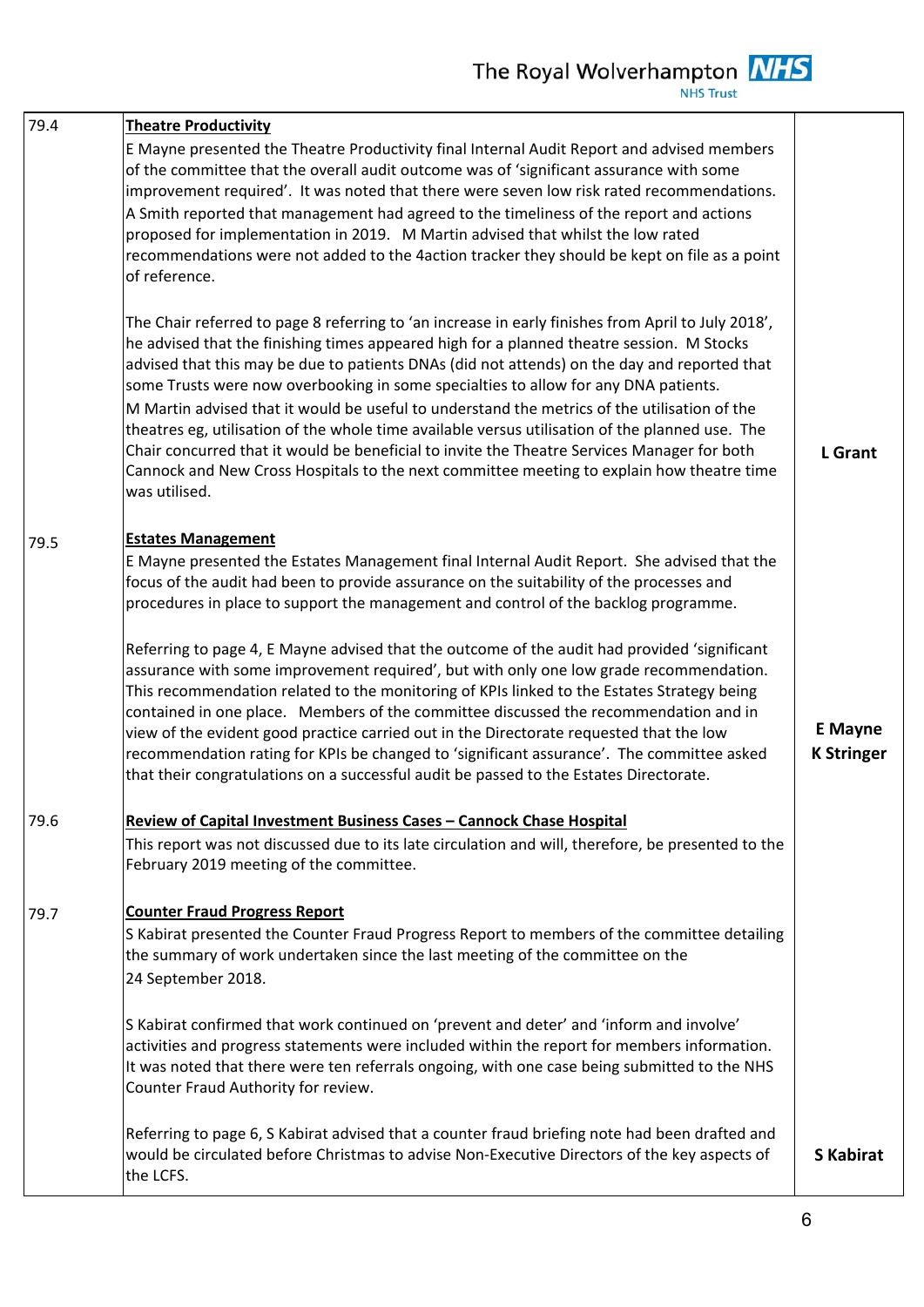|         | S Pooni referred to page 18 and drew members attention to case number 78856 and advised<br>that although it was evident that a fraudulent offence had occurred the Trust had decided to<br>take internal action via the HR Department. Members noted, however, that following further<br>discussion it had been agreed that no further action would be taken against the members of<br>staff involved by the Trust. K Stringer advised that if there was evidence that fraud had<br>occurred and no action was being taken then he would speak to the Director of Workforce to<br>ask the HR team to prepare a briefing note for members of the committee.                                                                                                                                                                                                                                                                                                                                                                                                                                                                          | <b>K Stringer</b> |
|---------|-------------------------------------------------------------------------------------------------------------------------------------------------------------------------------------------------------------------------------------------------------------------------------------------------------------------------------------------------------------------------------------------------------------------------------------------------------------------------------------------------------------------------------------------------------------------------------------------------------------------------------------------------------------------------------------------------------------------------------------------------------------------------------------------------------------------------------------------------------------------------------------------------------------------------------------------------------------------------------------------------------------------------------------------------------------------------------------------------------------------------------------|-------------------|
|         | Referring to page 16 case number 80377 S Pooni advised that this case was also dealt with<br>internally. He advised that the member of staff concerned had offered to pay the money back<br>to the Trust in respect of the sessions that had not been worked, but it had been decided that<br>this was not in the Trust's best interest and additional session work was agreed to be<br>undertaken at no cost, however, this had not taken place. S Pooni advised that options should<br>not be offered to an employee when there was clear evidence to prosecute and, unfortunately,<br>this impacted on any action that LCFS could take as action had already been agreed internally.<br>M Stocks addressed the committee and advised that due process was not being followed by the<br>Trust. The Chair concurred that no internal arrangement had been agreed in this particular<br>case as the employee was not paying the money back and indeed not undertaking any<br>additional sessions as a means of repayment. It was agreed that a position statement should<br>be provided by the Director of Workforce and Dr McKaig. | <b>K Stringer</b> |
|         | M Martin referred to page 14 case reference number 80099 regarding a 'whistleblowing'<br>allegation' and was concerned at the lack of progress since the referral was made and the<br>absence of any engagement in two months. The Chair advised that in view of the number of<br>cases being flagged up that a progress update statement be provided to members before the<br>next meeting of the committee in February 2019. It was also agreed that the Director of<br>Workforce should be asked to attend the February meeting.<br>RESOLVED: The committee noted the detail in the Counter Fraud Progress Report.                                                                                                                                                                                                                                                                                                                                                                                                                                                                                                               | <b>K Stringer</b> |
|         |                                                                                                                                                                                                                                                                                                                                                                                                                                                                                                                                                                                                                                                                                                                                                                                                                                                                                                                                                                                                                                                                                                                                     |                   |
| 80/2018 | <b>External Audit - KPMG</b><br><b>Progress Report</b><br>A Bostock presented the Progress Report to members of the committee providing a summary<br>of work undertaken since the September 2018 meeting together with planned work over the<br>next quarter. He advised that the finalisation of the risk assessment process for 2018/19 and<br>meetings with the Deputy Chief Nursing Officer to discuss the timetable for the Quality<br>Accounts and the Company Secretary with regard to the Annual Report would be finalised in<br>the next quarter.<br>Referring to page 2, A Bostock advised that the Financial Reporting Advisory Board had last<br>month taken the decision to defer the implementation of IFRS 16 adoption until 2020/21 (full<br>detail contained in Appendix B). Of particular note was that NHSI had indicated that there<br>could be a change to the Quality Account guidance, which could result in a potential fee<br>impact. In summary, the changes proposed would be mandated testing of 'A&E and 62 day<br>cancer waits'. This is currently due to be discussed on the 11 December 2018.       |                   |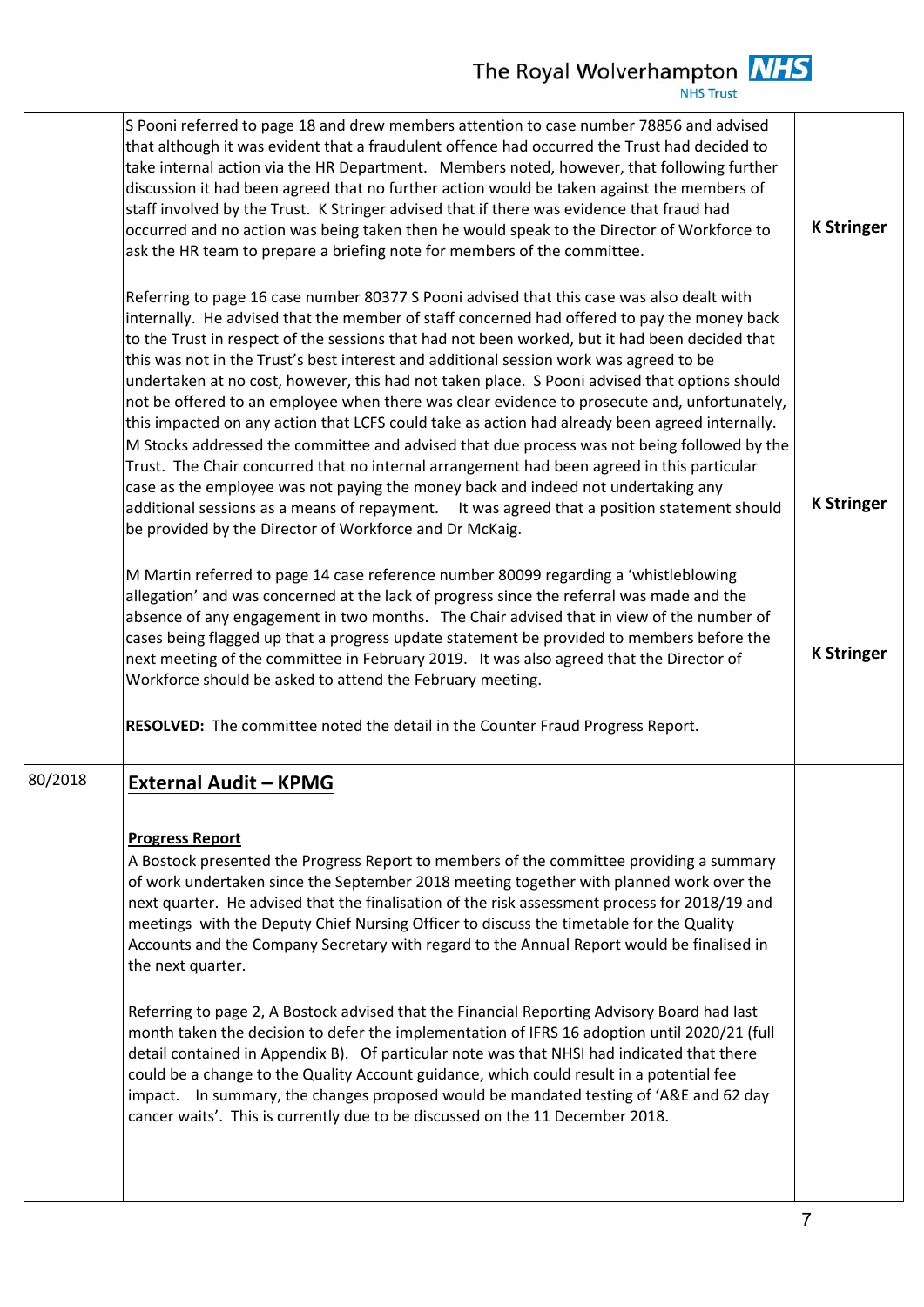|         | Members noted the detail in relation to the draft Risk Assessment work on page 3 and the<br>detail in the risk map, which demonstrates the significant opinion risk and other areas of audit<br>focus. A Bostock confirmed that the plan will be articulated in full to the February 2019<br>meeting of the committee.                                                                                      |                   |
|---------|-------------------------------------------------------------------------------------------------------------------------------------------------------------------------------------------------------------------------------------------------------------------------------------------------------------------------------------------------------------------------------------------------------------|-------------------|
|         | Members noted the detail presented at 'Appendix A' - the agreed action plan following the<br>debrief meeting held with the finance team and 'Appendix B - Technical Update'.                                                                                                                                                                                                                                |                   |
|         | RESOLVED: The committee noted the detail in the External Audit progress report.                                                                                                                                                                                                                                                                                                                             |                   |
| 81/2018 | <b>Losses and Compensation Payments</b>                                                                                                                                                                                                                                                                                                                                                                     |                   |
|         | K Stringer presented the report on Losses and Special Payments for the period 1 August 2018 to<br>31 October 2018.                                                                                                                                                                                                                                                                                          |                   |
|         | K Stringer advised the committee that the Overseas Team Lead and Directorate Manager would<br>be attending the F&PC meeting in January 2019, to talk about early identification of overseas<br>visitors attending for treatment and payment being made upfront. He confirmed that this<br>proposed course of action would reduce the number of write offs being presented to the<br>committee for approval. |                   |
|         | The committee noted the following detail:-                                                                                                                                                                                                                                                                                                                                                                  |                   |
|         | the total losses and special payments in the period of £143,806.45 (50 new cases plus 3<br>existing cases)                                                                                                                                                                                                                                                                                                  |                   |
|         | the losses and special payments authorised within Officers' delegated limits in the<br>period from 1 August 2018 to 31 October 2018, the Deputy Chief Financial Officer<br>authorised £49,001.92 (42 cases) of losses and special payments under delegated<br>power                                                                                                                                         |                   |
|         | the losses and special payments authorised outside Officers' delegated powers for the<br>period 16 May to 15 September 2018, which were approved on 24 September 2018 by<br>the committee £82,782.53 (7 new cases)                                                                                                                                                                                          |                   |
|         | the personal injury claims of £12,022 (1 new cases plus 3 existing cases)                                                                                                                                                                                                                                                                                                                                   |                   |
|         | the total for the 2018/19 year of £188,158.59 (78 new cases plus 3 existing cases)                                                                                                                                                                                                                                                                                                                          |                   |
|         | approve the write off of losses and special payments of £44,696 (2 cases) outside the<br>Officers' delegated limits in the period 16 September to 15 November 2018                                                                                                                                                                                                                                          |                   |
|         | M Martin referred to the debt owed to the Trust from Destiny Wireless Ltd of £37,000 and<br>asked for further detail behind this loss. Following discussion the committee concluded that<br>this debt would not be written off until more detail was available. K Stringer undertook to<br>report back to members of the committee with the background detail to this request.                              | <b>K Stringer</b> |
|         | RESOLVED: Members of the Committee approved the detail in the Losses and Special Payments<br>report and approved write off of debt and other loss, outside Officers' delegated limits with the<br>exception of Destiny Wireless Ltd.                                                                                                                                                                        |                   |